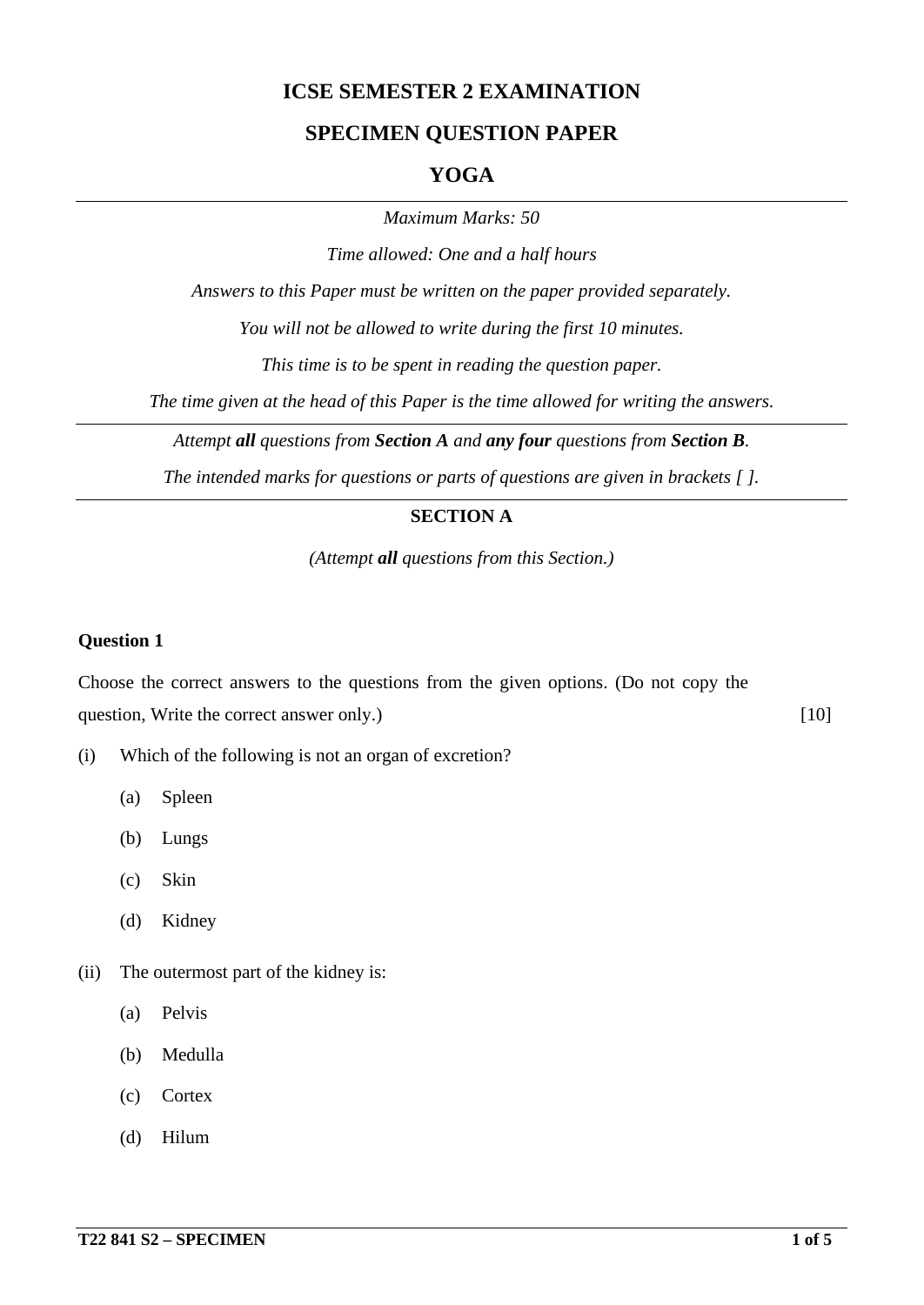- (iii) A condition in which uric acid crystals are deposited at the joints is called:
	- (a) Glycosuria
	- (b) Gout
	- (c) Haematuria
	- (d) Diabetes insipidus
- (iv) This carries urine from the bladder to the outside of the body:
	- (a) Ureter
	- (b) Urethra
	- (c) Collecting tubule
	- (d) Renal vein
- (v) The main organic constituent of urine is:
	- (a) Ammonia
	- (b) Sodium chloride
	- (c) Urea
	- (d) Uric acid
- (vi) During summer, the amount of urine formation:
	- (a) Is less than in winter
	- (b) Is the same as in winter
	- (c) Is more than in winter
	- (d) Is unrelated to urine formation in winter

#### (vii) Kidneys are organs of:

- (a) Thermoregulation
- (b) Osmoregulation
- (c) Vasodilation
- (d) Vasoconstriction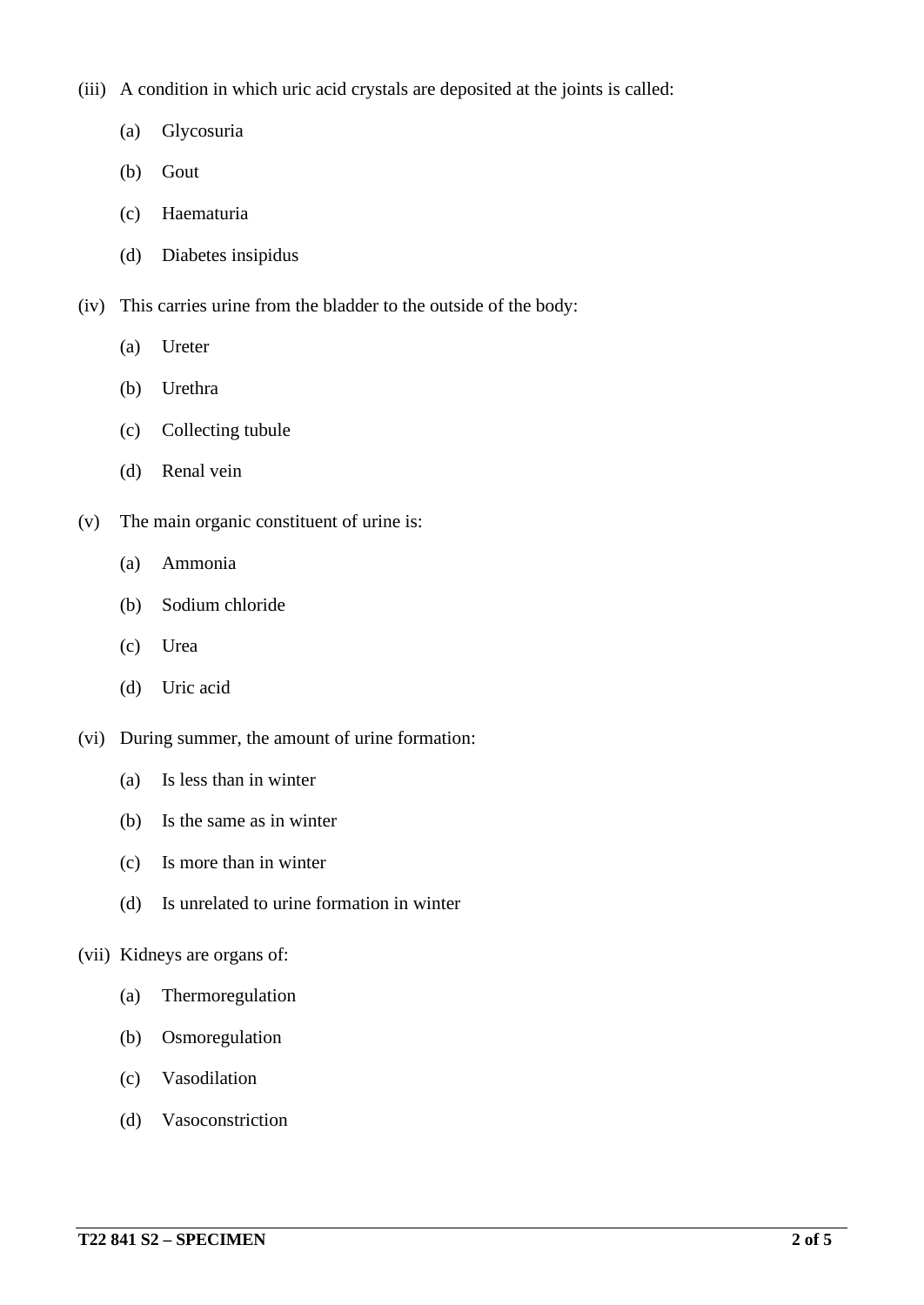(viii) A compound which is not a constituent of normal urine is:

- (a) Urea
- (b) Sodium chloride
- (c) Haemoglobin
- (d) Creatinine
- (ix) An artificial kidney is called:
	- (a) ECG machine
	- (b) Gout
	- (c) Pacemaker
	- (d) Dialysis machine
- (x) The Yama listed by Patanjali that means no stealing is:
	- (a) Brahmacharya
	- (b) Ahimsa
	- (c) Aparigraha
	- (d) Asteya

## **SECTION B**

*(Attempt any four questions from this Section.)*

#### **Question 2**

Write notes on the following:

| (i)   | Asana                | $[2]$ |
|-------|----------------------|-------|
| (ii)  | Pratipaksha Bhavanam | $[2]$ |
| (iii) | Samyama              | $[3]$ |
|       | (iv) Kriya Yoga      | $[3]$ |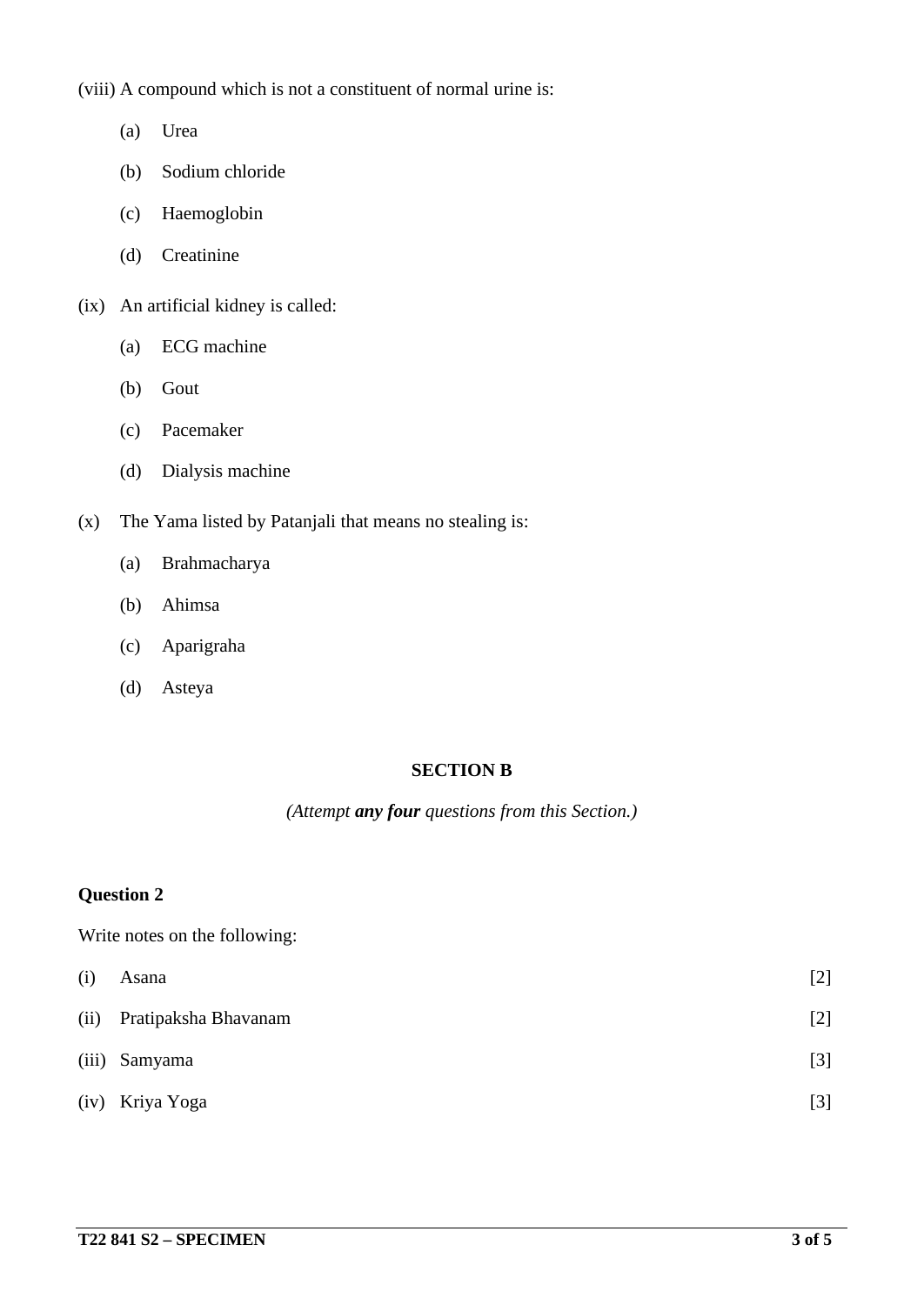## **Question 3**

Write short notes on the following:

| (i)   | Purusha and Prakriti.                                                               |                                                                                            | $[2]$ |  |
|-------|-------------------------------------------------------------------------------------|--------------------------------------------------------------------------------------------|-------|--|
| (ii)  | Write Patanjali's Yoga Sutra 1.14 in Sanskrit.                                      |                                                                                            |       |  |
| (iii) | Explain the meaning of the following Sanskrit words in Patanjali's Yoga Sutra 2.28. |                                                                                            |       |  |
|       | (a)                                                                                 | Ashuddhi kshaye                                                                            |       |  |
|       | (b)                                                                                 | Jnana deeptih                                                                              |       |  |
|       | (c)                                                                                 | Aavivekakhyateh                                                                            |       |  |
| (iv)  |                                                                                     | Write one meaningful sentence on each of the 3 jewels of Jainism.                          | $[3]$ |  |
|       | <b>Question 4</b>                                                                   |                                                                                            |       |  |
| (i)   |                                                                                     | Write the meaning of Patanjali's Yoga Sutra 1.2 in one or two sentences.                   | $[2]$ |  |
| (ii)  |                                                                                     | Write the meaning of Patajali's Yoga Sutra 2.3 in one or two sentences.                    | $[2]$ |  |
| (iii) | Describe the Pancha mahabhutas from the Sankhya School of Philosophy.               |                                                                                            |       |  |
| (iv)  | Name the founders of the following schools of philosophy.                           |                                                                                            | $[3]$ |  |
|       | (a)                                                                                 | Vedanta                                                                                    |       |  |
|       | (b)                                                                                 | Purva Mimansa                                                                              |       |  |
|       | (c)                                                                                 | Jainism                                                                                    |       |  |
|       | <b>Question 5</b>                                                                   |                                                                                            |       |  |
| (i)   |                                                                                     | Name the first four of the five <i>chitta vrittis</i> listed in Patanjalis yoga sutra 1.6. | $[2]$ |  |
| (ii)  | Explain the terms Abhyasa and Vairagya.                                             |                                                                                            | $[2]$ |  |
| (iii) | With respect to the Vedanta school of philosophy, write one meaningful sentence on  |                                                                                            |       |  |
|       | each of the following:<br>$[3]$                                                     |                                                                                            |       |  |
|       | (a)                                                                                 | Maya                                                                                       |       |  |
|       | (b)                                                                                 | Avidya                                                                                     |       |  |
|       | (c)                                                                                 | <b>Brahman</b>                                                                             |       |  |